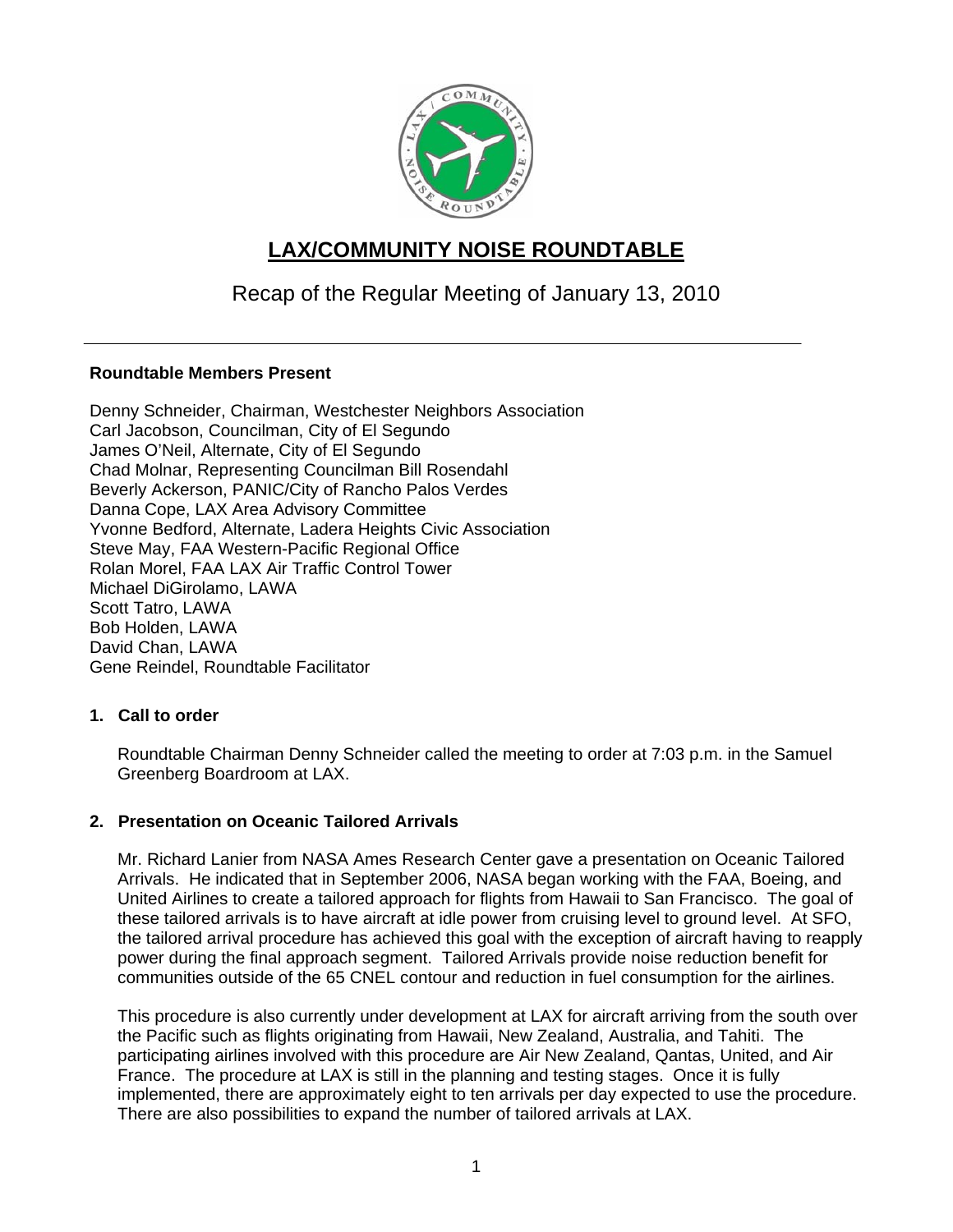Bob Holden asked if this procedure can be developed for the north arrivals to prevent aircraft from flying over Monterey Park. Mr. Lanier responded yes.

A member asked if it is possible to provide a continuous descent approach (CDA) to 24R as the existing CDA is coming in on 25L. Mr. Lanier reminded the Roundtable that this is the first tailored arrival under development. With success of the one tailored arrival, others can be developed and implemented for LAX, but there are many obstacles given the congested airspace in the Los Angeles area.

Chairman Schneider voiced his concern that the tailored arrival currently under development comes over highly populated areas. Mr. Lanier commented that the procedure is still undergoing development and the track will change in the area close to the airport. Currently the procedure shows a 90-degree approach to final, which is very likely to change as pilots and the FAA prefer not to have aircraft enter the final leg of the approach at 90 degrees.

Chairman Schneider asked if there is a practical limit on the number of flights for these tailored procedures. Mr. Lanier commented that currently the limit is caused by the merging of other traffic into the arrival stream. Chairman Schneider asked if similar procedures could be developed for all arriving flights at LAX. Mr. Lanier indicated that these oceanic tailored arrivals are developed with the requirement of certain advanced navigation equipment, and that not all aircraft have the required equipment to utilize the procedures. At a later date, NASA expects to develop nonoceanic tailored arrivals at Denver International Airport, Houston Intercontinental Airport and San Francisco International Airport.

Chairman Schneider asked if the Roundtable can do anything to help facilitate the development of these procedures at LAX. Mr. Lanier did not think so at this time, but will reach out to the Roundtable if he thinks of a way the Roundtable can help.

Steve May announced that the FAA Office in Seattle is working to identify all problems associated with the Airspace Redesign Project and that it will include the LAX/Community Roundtable as a stakeholder in the process.

LAWA agreed to post the Oceanic Tailored Arrivals presentation on its website.

### **3. Special Election of Roundtable Officers**

As the chair of the Nominating Committee, Member Danna Cope opened the election of Roundtable Officers by stating that there is currently one nomination for Chair, Member Denny Schneider and two nominations for Vice Chair, Councilman Carl Jacobson and Member Beverly Ackerson.

Member Cope opened the floor for additional nominations for Chair and proceeded to make three calls for nominations. The nominations closed with no additions. Councilman Jacobson made a motion to elect Member Schneider as the Roundtable Chairman. Member Ackerson provided the second for the motion. Mr. Denny Schneider was unanimously elected as Chairman of the Roundtable.

To proceed with the election of the Vice Chair, Member Cope asked the nominees to brief the Roundtable membership with their experience and desire to become Vice Chair. Member Cope then opened the floor for additional nominations for Vice Chair and proceeded to make three calls for nominations. The nominations closed with no additions. Ballots were then distributed to the seven voting members who were present. Councilman Carl Jacobson, who received four out of seven votes, was elected to serve as Vice Chairman of the Roundtable.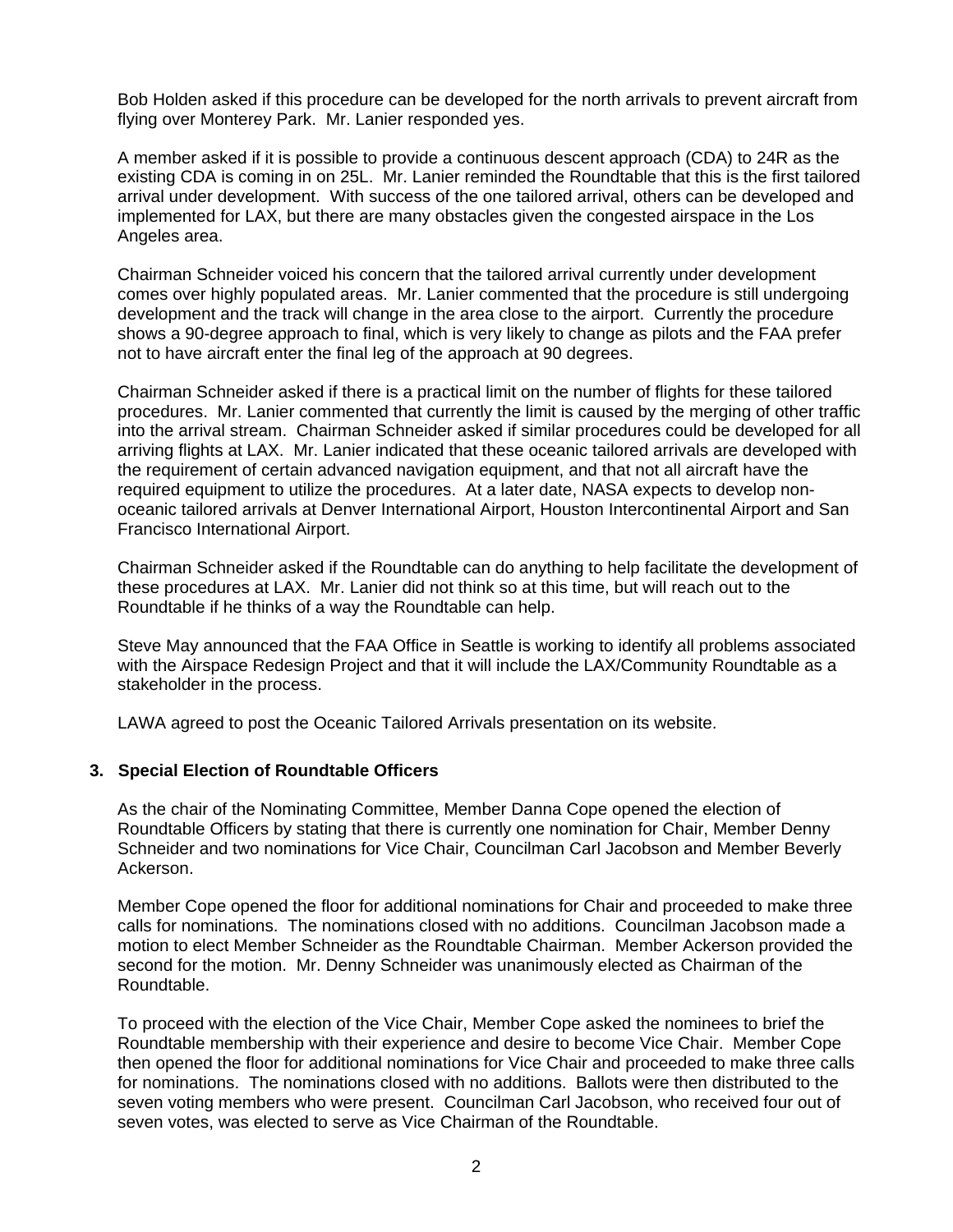## **4. Discussion of Roundtable Meeting Frequency**

In July 2009, the Roundtable agreed to temporarily reduce the meeting frequency from 10 to 6 times a year to help reduce costs associated with the facilitator contract. The purpose of this discussion is for the members to evaluate the meeting frequency and to make a determination to either stay at the 6 meetings per year or revert to the 10 meetings per year.

Carl Jacobson mentioned that the Roundtable has not worked on any items related to the work program for several months and that meeting 6 times a year will only delay the progress of the work items. Scott Tatro responded that LAWA staff has been and will continue to work diligently to schedule items on the agenda that are related to the work program. Some work items are in "waiting mode" because something else needs to be done first.

Chairman Denny indicated that he want the presentation material to be distributed to the members for review prior to the meeting. This will allow the members to study the material beforehand and to be more prepared for the meeting.

Member Cope made a motion to stay at the current schedule of 6 meetings per year with the ability to schedule additional meetings as required. The motion also requests the Roundtable to stay focus on the Work Program. Member Chad Molnar seconded the motion. After a short discussion the motion was unanimously accepted.

### **5. Follow-up Discussion on Correspondence Log**

David Chan provided a follow-up report addressing the questions or comments that were raised during the review of the correspondence log at the previous meeting. He discussed the following correspondences.

*1. March 14, 2004 letter to FAA requesting development of RNAV procedures for turboprop departing to the east on north runways.* This item is a work in progress as the FAA requires consensus among all affected communities prior to developing such procedures. The Roundtable invited all affected communities to its February 2005 meeting to discuss this issue. A consensus was not reached.

At the last meeting, members wanted more information pertaining to the February 2005 meeting. *Additional information from the recap of the February 2005 meeting indicated that the Roundtable plan to invite turboprop operators to a future meeting to discuss the possibility of either delaying the turn upon departures or utilizing a RNAV procedure. However, no further action was taken since February 2005.*

Chairman Schneider requested to see a copy of the letter and to discuss this issue at a future meeting.

#### *2. June 13, 2007 letter to Mayor of Los Angeles requesting his support in encouraging Qantas to comply with Over Ocean Operations procedures.*

At the last meeting, the members wanted clarification on the intent of this letter. *At the time, Qantas was interested in leasing additional area at LAX for its cargo operations. The intent of the letter was to request the Mayor for his support to include specific conditions in the lease agreement that would require Qantas to comply with the noise abatement procedures. LAWA subsequently discovered that the subject area was not available for leasing due to security reasons. The letter was never sent out because it was a moot point.*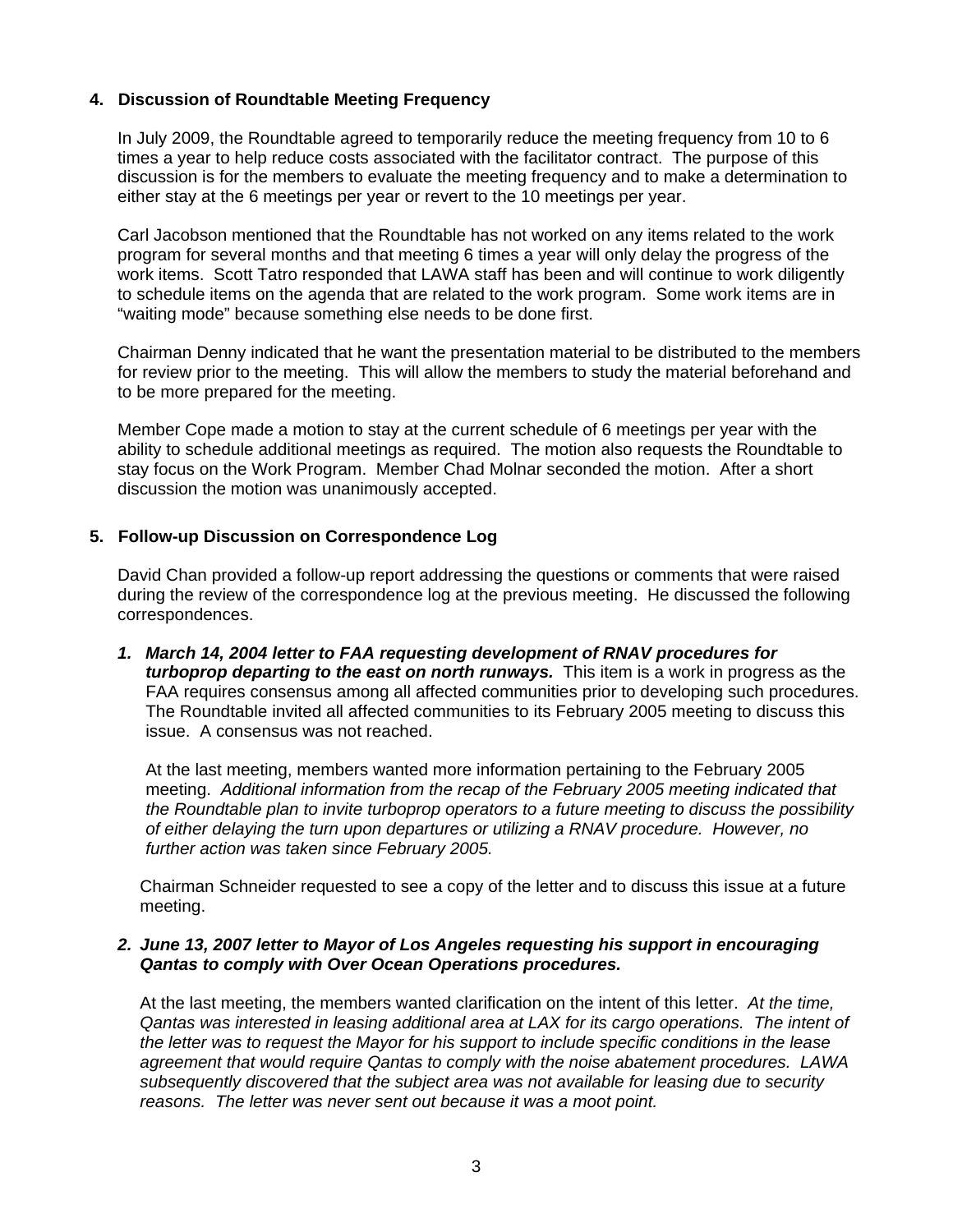Chairman Schneider requested to close this correspondence. He also reminded the Roundtable members that Roger Johnson proposed an idea of requiring the airlines to fill out a form with detailed information each time they do not comply with the preferred procedures. He wants to continue to pursuit this idea.

#### *3. February 13, 2008 letter to FedEx to encourage expedite replacement of B727-200 with quieter aircraft.*

At the last meeting, Carl Jacobson inquired if Fed Ex is still operating the B727-200 aircraft. *According to LAWA records, Fed Ex had approximately 1300 B727 operations at LAX in 2004, and has reduced those operations to 240 in 2009. Fed Ex is expected to cease B727 operations by 2016.*

Chairman Schneider requested this correspondence be closed.

#### *4. March 11, 2009 letters to Roundtable member jurisdictions to request their participation in the Roundtable.*

At the last meeting, Chairman Schneider indicated that he would like to continue encouraging participation from all jurisdictions. *LAWA staff is requesting further instructions on how to proceed to continue encouraging participation from all jurisdictions.* 

Member Cope proposed that the Roundtable request their presence at a specific meeting when discussing a Work Plan item that affects their jurisdiction.

Chairman Schneider recognized the need to also have airlines involved with the Roundtable. Mr. Chan indicated that he is working to get participation from the airlines.

#### **7. Roundtable Member Discussion**

Member Michael DiGirolamo stated that operation and passenger counts have been essentially flat for the past 18 months and that he expected those numbers to remain flat for 2010.

Chairman Schneider asked when the new terminal rates will take affect at LAX. Member DiGirolamo stated that on Monday, January 11, 2010 the BOAC approved the new rates to be charged to airlines operating at LAX. LAWA has not implemented the new rates as of yet.

Steve May provided an update on the personnel at the FAA Western-Pacific Regional Office. Lirio Liu is the new Deputy Regional Administrator replacing Elly Brekke who retired last June. Bill Withycombe has not retired yet and is still the Regional Administrator.

Member Chad Molnar announced that Councilman Bill Rosendahl is hosting a LAX-Community Liaison Town Hall Meeting on January 19, 2010 from 7:00 p.m. to 9:00 p.m. at the Orville Wright Middle School Auditorium. This is an opportunity to ask LAWA senior staff questions. He encouraged Roundtable members to attend.

#### **8. Comments from the Public**

No public comments.

#### **9. Adjournment**